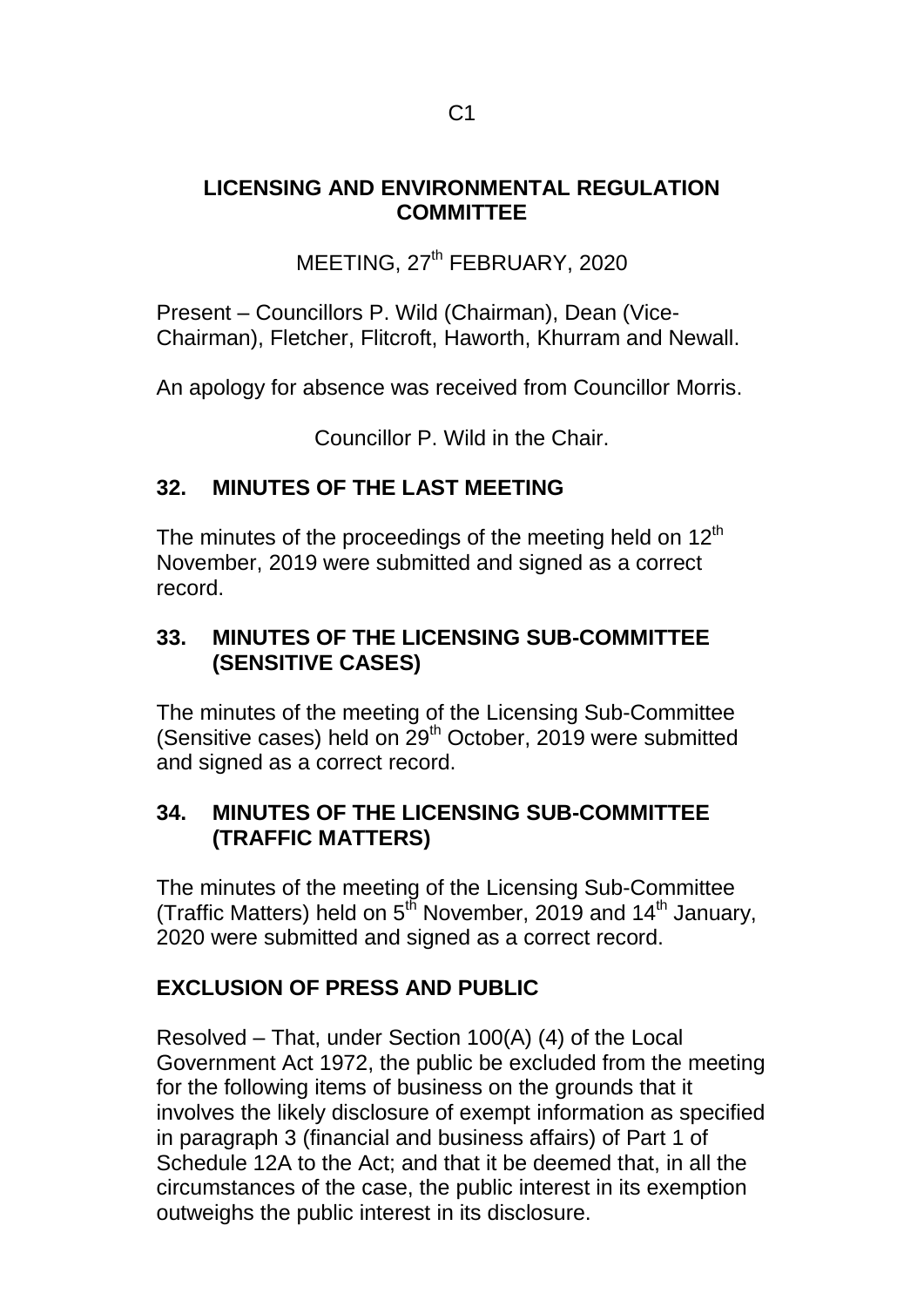### **35. APPLICATION FOR A LICENCE TO DRIVE A PRIVATE HIRE VEHICLE LER/02/20**

The Director of Place submitted a report which set out details of an application which had been received for a licence to drive a private hire vehicle.

The applicant attended the meeting and provided verbal evidence.

The Licensing Officer gave verbal evidence.

It was moved by Councillor Khurram and Seconded by Councillor Haworth that the licence to drive private hire vehicles be granted.

An amendment was moved by Councillor Newall and seconded by Councillor Fletcher that the application be refused.

The amendment was put to the vote when the voting was as follows, viz -

For the Amendment, Viz –

Councillors Fletcher and Newall

Against the Amendment, Viz –

Councillors Khurram, Haworth, P. Wild and Flitcroft.

Abstain, Viz –

Councillor Dean

Whereupon the motion was declared lost.

The original motion was put to the vote when the voting was as follows, viz-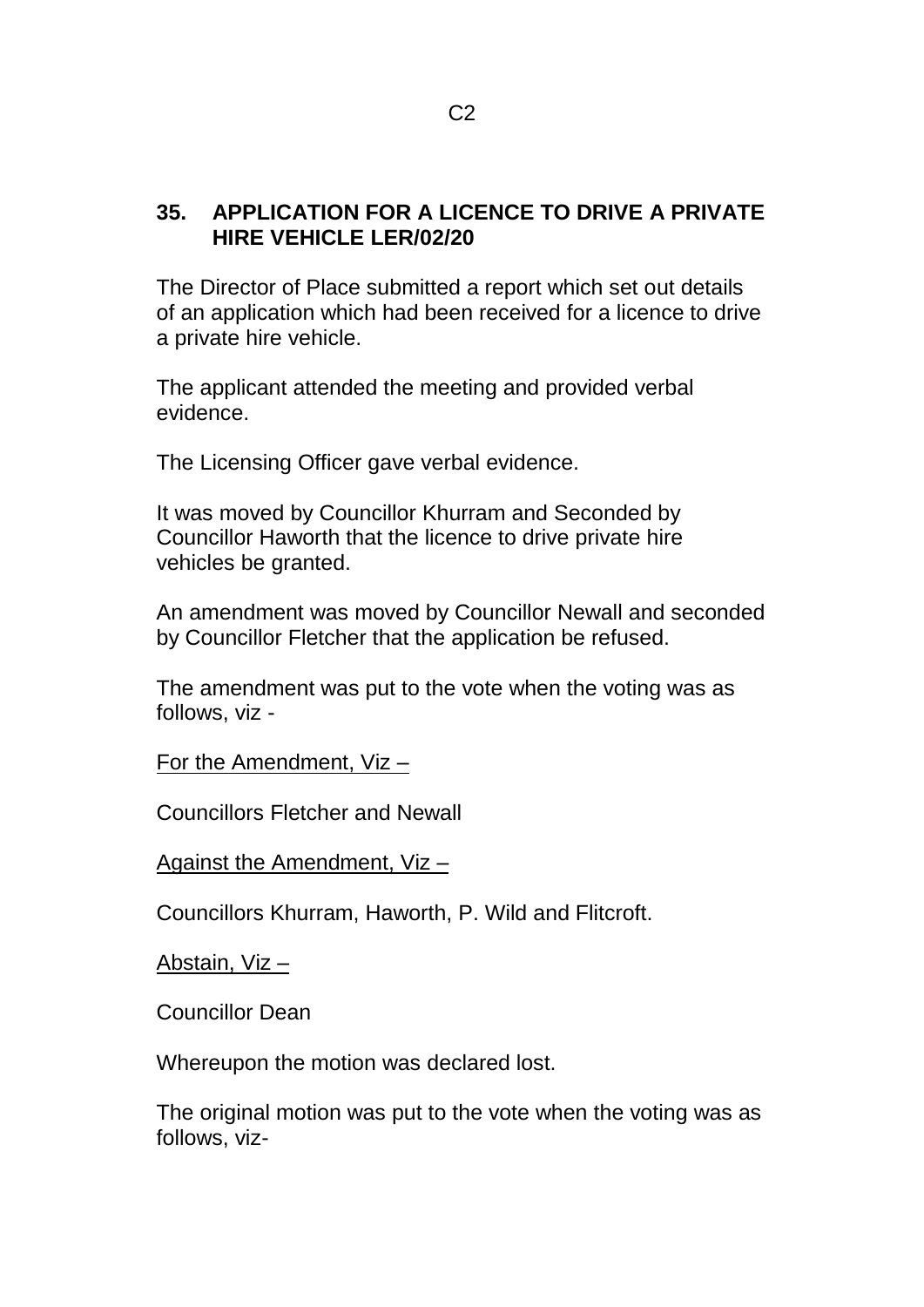# For the Motion, Viz –

Councillors Khurram, Haworth, P. Wild and Flitcroft

Against the Motion, Viz –

Councillors Fletcher and Newall

Abstain, Viz –

Councillor Dean

Whereupon the motion was declared carried.

### **36. APPLICATION FOR A LICENCE TO DRIVE A PRIVATE HIRE VEHICLE LER/03/20**

The Director of Place submitted a report which set out details of an application which had been received for a licence to drive a private hire vehicle.

The meeting was informed that the applicant was away and had requested that the matter be deferred.

It was moved by Councillor Newall and Seconded by Councillor Khurram that consideration of this matter be deferred until the next meeting of this Committee.

For the Motion, Viz –

Councillors Khurram, Haworth, Dean, Fletcher, P. Wild, Newall and Flitcroft.

Against the Motion, Viz –

Nil

Abstain, Viz –

Nil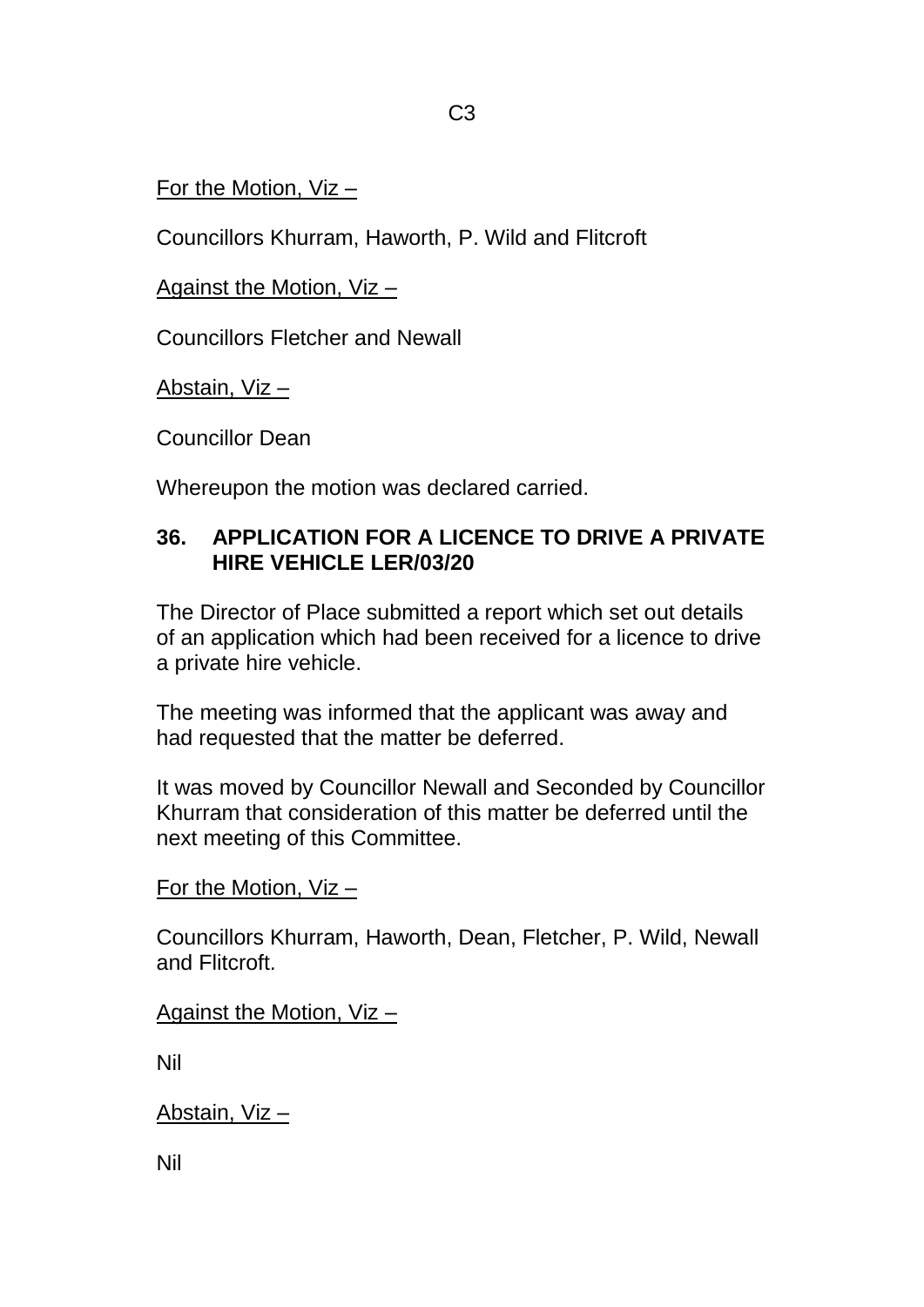### **37. MISCONDUCT BY A LICENSED PRIVATE HIRE DRIVER LER/04/20**

The Director of Place submitted a report which set out details of misconduct allegations against a licensed private hire driver.

The driver attended the meeting with a family friend.

It was moved by Councillor Newall and seconded by Councillor Haworth that the licence to drive private hire vehicles be revoked.

Where upon the motion was put to the vote and the voting was as follows, viz -

# For the Motion, Viz –

Councillors Khurram, Haworth, Dean, Fletcher, P. Wild, Newall and Flitcroft.

# Against the Motion, Viz –

Nil

Abstain, Viz –

Nil

Whereupon the motion was declared carried and it was specifically resolved –

That the licence to drive a private hire vehicle be revoked on the basis that the Committee is not satisfied that the applicant is a fit and proper person to hold a licence.

The Sub-Committee also took account of –

- The conviction for exceeding the speed limit on a motorway from April, 2016 which had not been declared on his application form;
- The convictions from October, 2019 of plying for hire without a hackney carriage proprietor's licence and using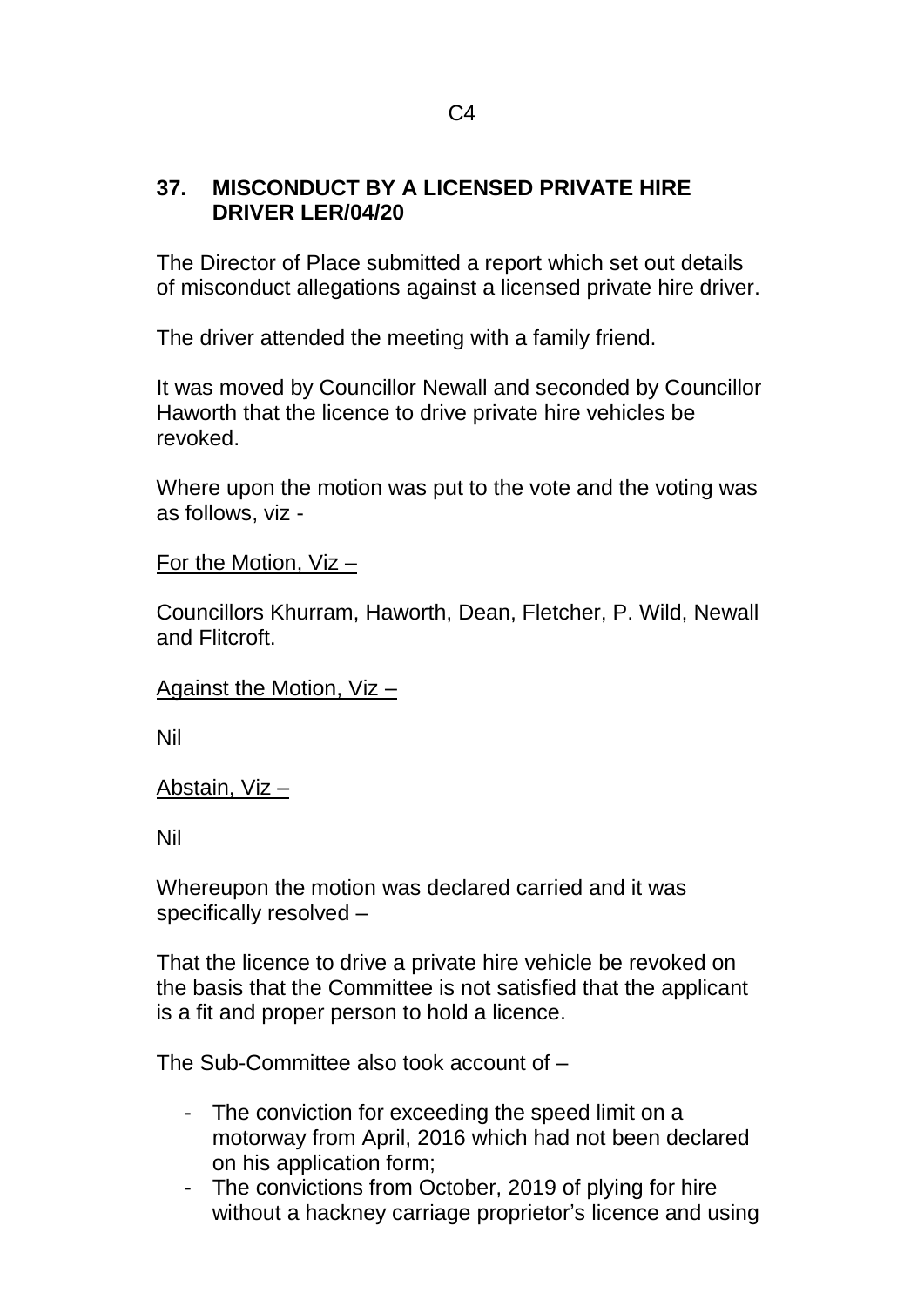a vehicle uninsured against third party risks which had also not been declared in accordance with the conditions of his licence;

- Matters around the Council's Statement of Fitness and Suitability and the Town Police Clause Act, 1847 and the Local Government (Miscellaneous Provisions) Act 1976, including that in relation to using a vehicle uninsured against third party risks is classed as a Major Motoring conviction and generally means that a person whose licence is being reviewed will have it revoked if the period since the conviction is less than three years.

Members of the public and in particular, the elderly, infirm and children or vulnerable adults entrust their personal safety and wellbeing to private hire drivers whenever they take a journey. Passengers often travel alone and are vulnerable to inappropriate behaviour.

The Committee's primary duty is of concern for the safety and well-being of the public.

There is therefore reasonable cause to revoke the private hire drivers licence.

#### **38. APPLICATION FOR THE GRANT OF A HACKNEY CARRIAGE VEHICLE LICENCE LER/05/20**

The Director of Place submitted a report which set out details of an application for the grant of a hackney carriage vehicle licence.

The applicant and his wife attended the meeting and provided verbal evidence.

The Licensing Officer gave verbal evidence.

It was moved by Councillor Haworth and Seconded by Councillor Khurram that the grant of a hackney carriage vehicle licence be approved, finding that there are exceptional circumstances.